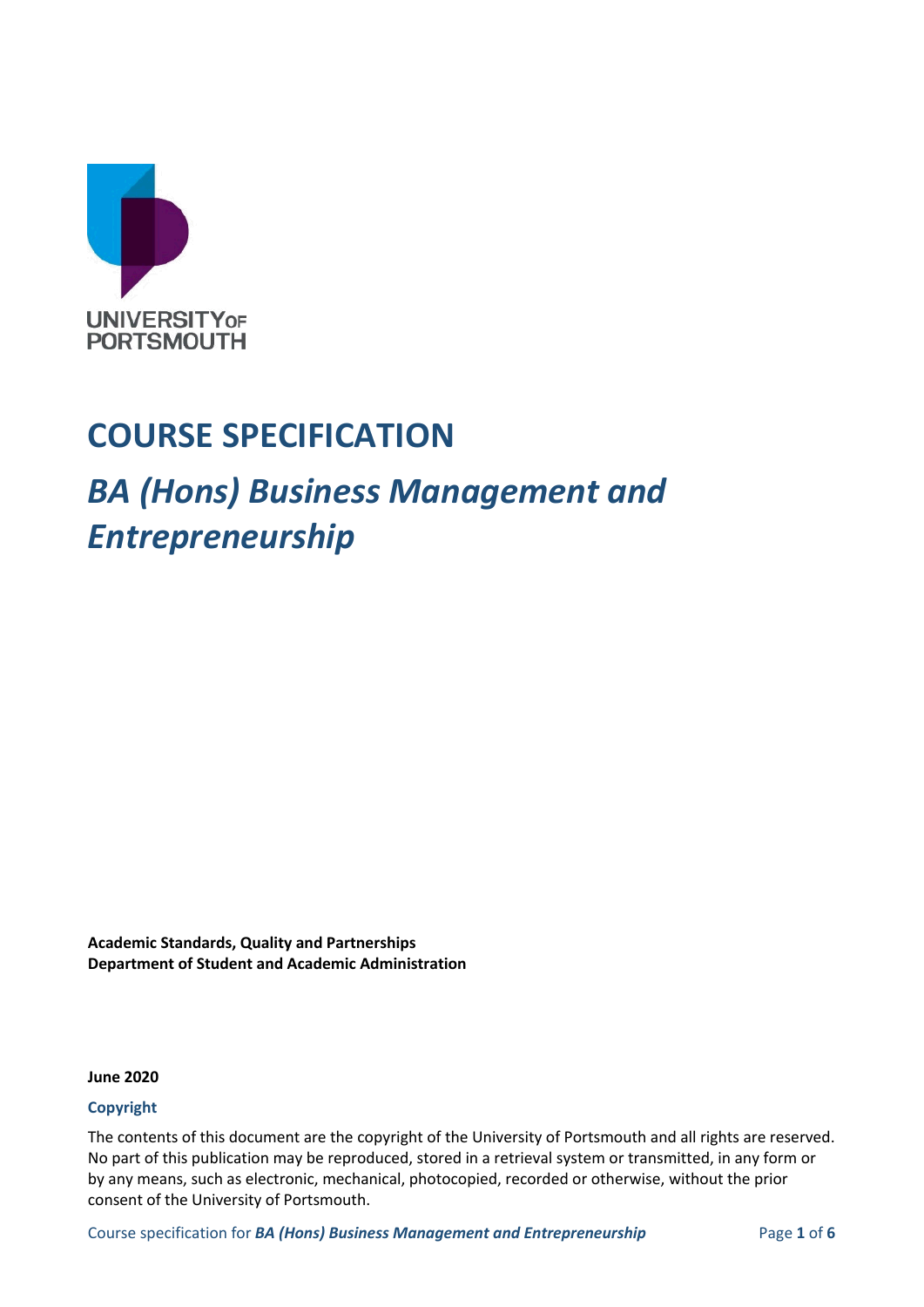# **COURSE SPECIFICATION**

| <b>Course Title</b>                                                                                  | <b>BA (Hons) Business Management and</b><br><b>Entrepreneurship</b> |
|------------------------------------------------------------------------------------------------------|---------------------------------------------------------------------|
| <b>Final Award</b>                                                                                   | BA                                                                  |
| Exit Awards                                                                                          | CertHE, DipHE                                                       |
| Course Code / UCAS code (if applicable)                                                              | C <sub>2555</sub>                                                   |
| Mode of study                                                                                        | <b>Full time</b>                                                    |
| Mode of delivery                                                                                     | Campus                                                              |
| Normal length of course                                                                              | 3 years, 4 years with placement                                     |
| Cohort(s) to which this course specification<br>applies                                              | From September 2019 intake onwards                                  |
| <b>Awarding Body</b>                                                                                 | University of Portsmouth                                            |
| <b>Teaching Institution</b>                                                                          | University of Portsmouth                                            |
| Faculty                                                                                              | Faculty of Business and Law                                         |
| School/Department/Subject Group                                                                      | Strategy, Enterprise and Innovation                                 |
| School/Department/Subject Group webpage                                                              | <b>Portsmouth Business School</b>                                   |
| Course webpage including entry criteria                                                              | <b>Business Management and Entrepreneurship</b>                     |
| Professional and/or Statutory Regulatory<br><b>Body accreditations</b>                               | None                                                                |
| <b>Quality Assurance Agency Framework for</b><br><b>Higher Education Qualifications (FHEQ) Level</b> | Level 6                                                             |

This course specification provides a summary of the main features of the course, identifies the aims and learning outcomes of the course, the teaching, learning and assessment methods used by teaching staff, and the reference points used to inform the curriculum.

This information is therefore useful to potential students to help them choose the right course of study, to current students on the course and to staff teaching and administering the course.

Further detailed information on the individual modules within the course may be found in the relevant module descriptors and the Course Handbook provided to students on enrolment.

Please refer to the [Module Web Search](https://register.port.ac.uk/ords/f?p=111:1:0:::::) for further information on the course structure and modules.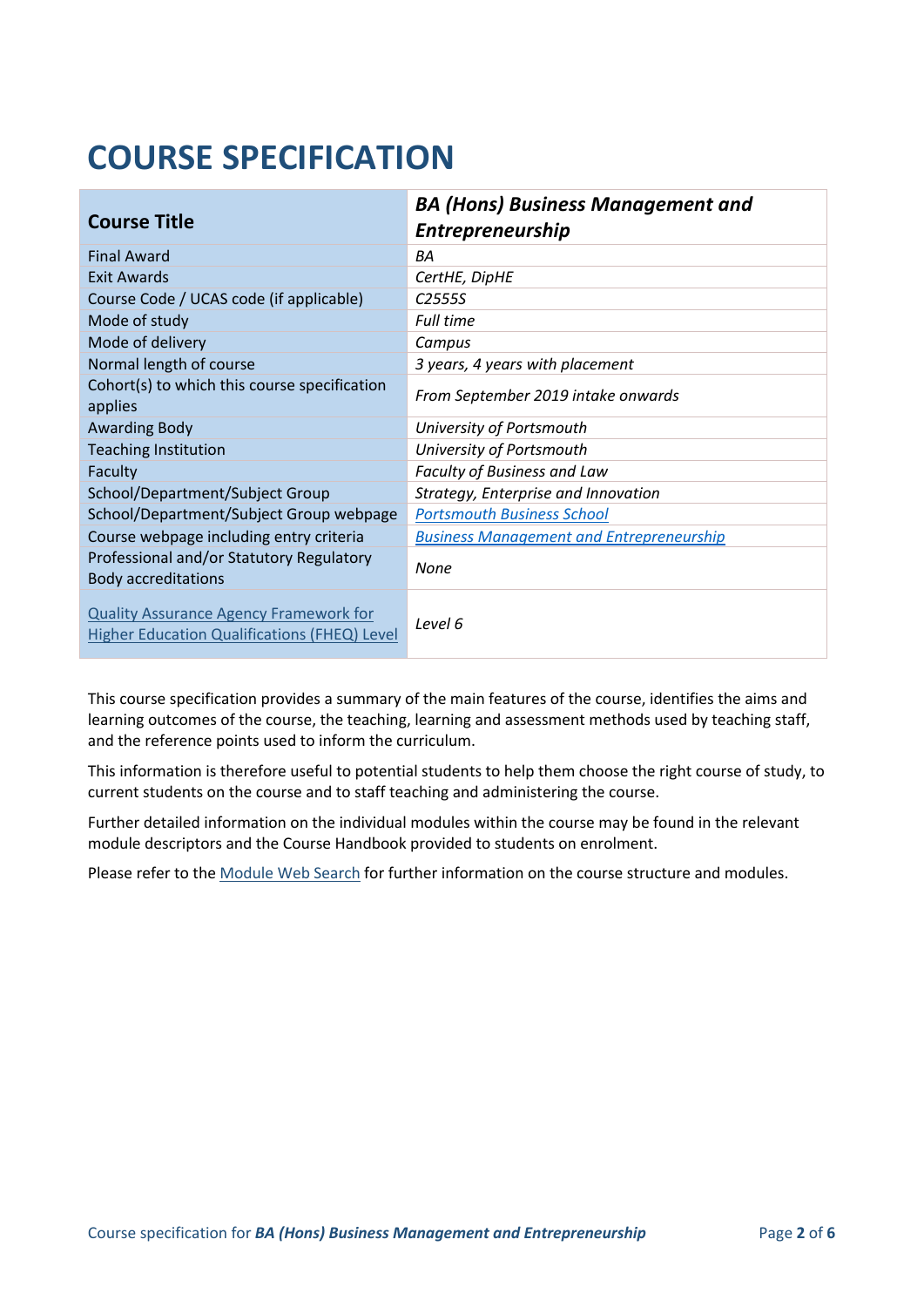## **Educational aims of the course**

- To develop initiative, inquisitiveness and innovation in problem identification and resolution
- To develop self-motivation and an entrepreneurial spirit in completing projects from inception to completion
- To develop strategic, analytical and critical thinking to product and service development within organisations in the private, public and voluntary sectors
- To equip students with understanding of diverse organisational relationships within a global context
- To provide a challenging and stimulating study environment to enable students to become skilful professionals
- To provide students with the opportunity to study a flexible coherent programme up to and including a maximum of 40 credits worth of elective units
- To provide students with the opportunity to partake in the Institution Wide Language Programme
- To provide an opportunities for students to gain experience and skills relevant to employment (or further study) within management or enterprise through corporate interactions, industry informed teaching, and through work placement opportunities
- To provide opportunities to address real business problems, thus equipping graduates with transferable skills for lifelong learning and flexibility in the context of changing labour markets
- To provide students with the skills and knowledge required to maximise career and postgraduate study opportunities
- To provide links and/or a platform for the eventual professional development of a career in management or enterprise
- To integrate world class, impactful research into teaching to provide students with cutting-edge understanding of contemporary business, management and entrepreneurship
- To equip students with understanding of the importance of business ethics and environmental sustainability, informing a sense of business responsibility

## **Course Learning Outcomes and Learning, Teaching and Assessment Strategies**

The [Quality Assurance Agency for Higher Education \(QAA\)](http://www.qaa.ac.uk/en) sets out a national framework of qualification levels, and the associated standards of achievement are found in their [Framework for Higher Education](https://www.qaa.ac.uk/docs/qaa/quality-code/qualifications-frameworks.pdf?sfvrsn=170af781_16)  [Qualifications](https://www.qaa.ac.uk/docs/qaa/quality-code/qualifications-frameworks.pdf?sfvrsn=170af781_16) document.

The Course Learning Outcomes for this course are outlined in the tables below.

#### **A. Knowledge and understanding:**

*Graduates will have knowledge and understanding of Business, Management and Entrepreneurship*. In order to show this, they will be able to:

| LO<br>number | <b>Learning outcome</b>                               | <b>Learning and</b><br><b>Teaching</b><br>methods | <b>Assessment</b><br>methods |
|--------------|-------------------------------------------------------|---------------------------------------------------|------------------------------|
| A1           | Explain and critique relevant theory and practice of  | Lectures,                                         | Essays,                      |
|              | business, management and entrepreneurship             | seminars,                                         | examinations,                |
| A2           | Critically evaluate established techniques for the    | laboratory work,                                  | portfolios,                  |
|              | development of ideas through to final implementation. | group work, live                                  | presentations,               |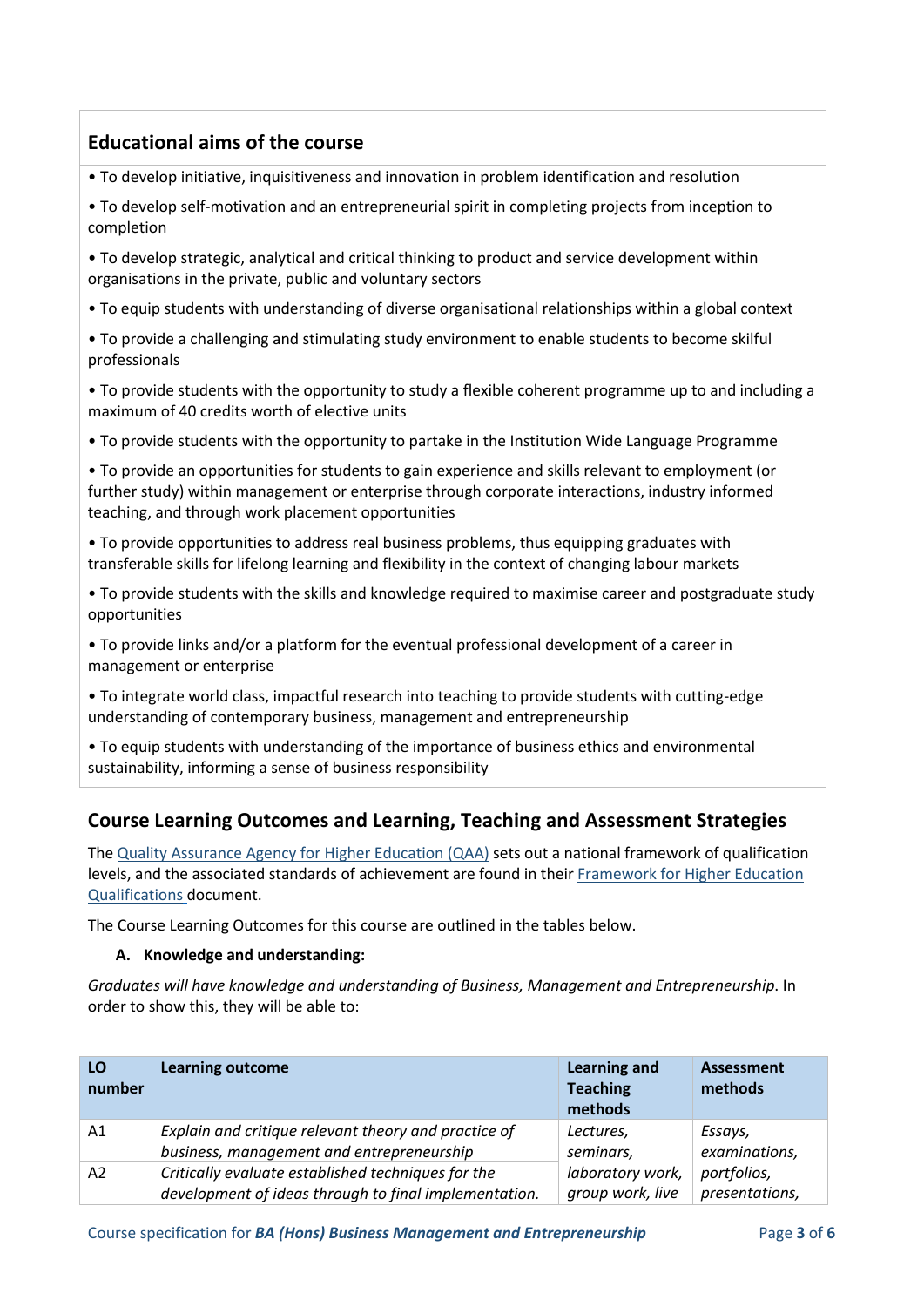| LO<br>number   | <b>Learning outcome</b>                                                           | <b>Learning and</b><br><b>Teaching</b><br>methods                                    | Assessment<br>methods                  |
|----------------|-----------------------------------------------------------------------------------|--------------------------------------------------------------------------------------|----------------------------------------|
| A <sub>3</sub> | Demonstrate critical awareness of contemporary issues<br>in business development. | client<br>interactions,<br>simulations,<br>formative peer-<br>review<br>discussions. | formative<br>presentation<br>feedback. |

#### **B. Cognitive (Intellectual or Thinking) skills:**

*Graduates will have critical thinking skills.* In order to show this, they will be able to:

| LO<br>number | <b>Learning outcome</b>                                                                                                                                        | <b>Learning and</b><br><b>Teaching</b><br>methods                                    | <b>Assessment</b><br>methods                               |
|--------------|----------------------------------------------------------------------------------------------------------------------------------------------------------------|--------------------------------------------------------------------------------------|------------------------------------------------------------|
| <b>B1</b>    | Find appropriate data and synthetize this to produce a<br>critical piece of working, identifying tacit assumptions<br>and limitations of data and information. | Lectures,<br>seminars,<br>laboratory work,<br>group work,<br>simulations.            | Essays,<br>proposals,<br>business plans,<br>presentations. |
| <b>B2</b>    | Make use of scholarly reviews and primary sources<br>appropriate to the discipline.                                                                            | Lectures,<br>seminars, group                                                         | Essays, reports,<br>portfolios,                            |
| <b>B3</b>    | Critically evaluate arguments to make judgements and<br>form appropriate managerial recommendations.                                                           | work,<br>independent<br>study projects,<br>formative peer-<br>review<br>discussions. | presentations,<br>formative<br>presentation<br>feedback.   |

#### **C. Practical (Professional or Subject) skills:**

*Graduates will be problem solvers with a creative, entrepreneurial mindset.* In order to show this, they will be able to:

| LO<br>number   | <b>Learning outcome</b>                                                                                 | <b>Learning and</b><br><b>Teaching</b><br>methods                                                                  | Assessment<br>methods                                                                      |
|----------------|---------------------------------------------------------------------------------------------------------|--------------------------------------------------------------------------------------------------------------------|--------------------------------------------------------------------------------------------|
| C <sub>1</sub> | Analyse a realistic business problem and develop<br>creative solutions.                                 | Lectures,<br>seminars, group                                                                                       | Reports,<br>proposals,                                                                     |
| C <sub>2</sub> | Apply the methods and techniques they have learned to<br>initiate and carry out projects to conclusion. | work.<br>simulations, live<br>client<br>interactions,<br>simulations,<br>formative peer-<br>review<br>discussions. | presentations,<br>role-plays,<br>business plans,<br>portfolios,<br>reflective<br>accounts. |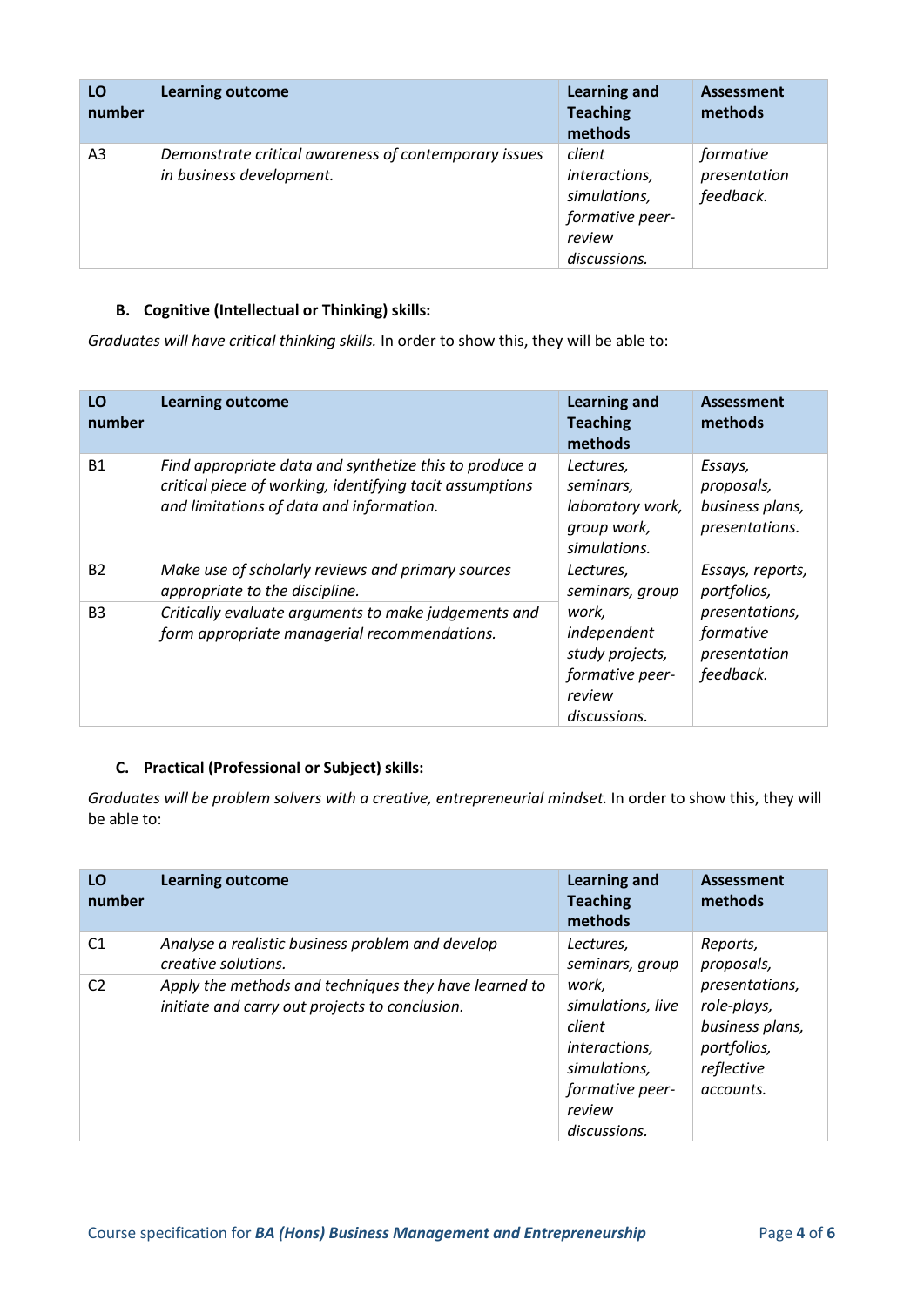#### **D. Transferrable (Graduate and Employability) skills:**

*Graduates will be effective communicators.*

*Graduates will be global citizens with an awareness of how issues of ethics, sustainability and responsibility affect professional practice. In order to show this, they will be able to:*

| LO<br>number   | <b>Learning outcome</b>                                                       | <b>Learning and</b><br><b>Teaching</b><br>methods | <b>Assessment</b><br>methods           |
|----------------|-------------------------------------------------------------------------------|---------------------------------------------------|----------------------------------------|
| D <sub>1</sub> | Produce a clear, well-written report that communicates                        | Lectures,                                         | Reports,                               |
|                | effectively with both specialist and non-specialist                           | seminars, group                                   | proposals,                             |
|                | <i>audiences.</i>                                                             | work,                                             | business plans,                        |
| D <sub>2</sub> | Deliver an effective oral presentation that addresses the<br>brief given.     | simulations, live<br>client<br>interactions.      | proposals.                             |
| D <sub>3</sub> | Show understanding of the impact of international                             | Lectures,                                         | Essays,                                |
|                | issues in a realistic problem scenario.                                       | seminars, group                                   | examinations,                          |
| D4             | Show understanding of what sustainability issues there                        | work, formative                                   | presentations,                         |
|                | are in a given problem scenario and how these might                           | peer-review                                       | Reflective                             |
|                | affect how that problem is resolved.                                          | discussions.                                      | accounts,                              |
| D <sub>5</sub> | Recognise and resolve ethical issues affecting their<br>professional context. |                                                   | formative<br>presentation<br>feedback. |

## **Academic Regulations**

The current University of Portsmouth [Academic Regulations](http://policies.docstore.port.ac.uk/policy-107.pdf?_ga=2.115099791.988573471.1600698712-86764541.1593710288) will apply to this course.

## **Support for Student Learning**

The University of Portsmouth provides a comprehensive range of support services for students throughout their course, details of which are available at the [MyPort](http://myport.ac.uk/) student portal.

In addition to these University support services, this course also provides access to 'Student StartUp', a start-up incubator exclusively for students and graduates of the University of Portsmouth. 'Student StartUp' offers expert advice and support, workshops, co-working space, networking opportunities and a whole host of useful resources.

## **Evaluation and Enhancement of Standards and Quality in Learning and Teaching**

The University of Portsmouth undertakes comprehensive monitoring, review and evaluation of courses within clearly assigned staff responsibilities. Student feedback is a key feature in these evaluations, as represented in our [Policy for Listening to and Responding to the Student Voice](http://policies.docstore.port.ac.uk/policy-069.pdf) where you can also find further information.

## **Reference Points**

The course and outcomes have been developed taking account of:

- [University of Portsmouth Curriculum Framework Specification](http://policies.docstore.port.ac.uk/policy-217.pdf?_ga=2.43166765.988573471.1600698712-86764541.1593710288)
- [University of Portsmouth Education Strategy 2016 -](http://policies.docstore.port.ac.uk/policy-187.pdf) 2020
- University of Portsmouth Code of [Practice for Work-based and Placement Learning](http://policies.docstore.port.ac.uk/policy-151.pdf)

Course specification for *BA (Hons) Business Management and Entrepreneurship* Page 5 of 6